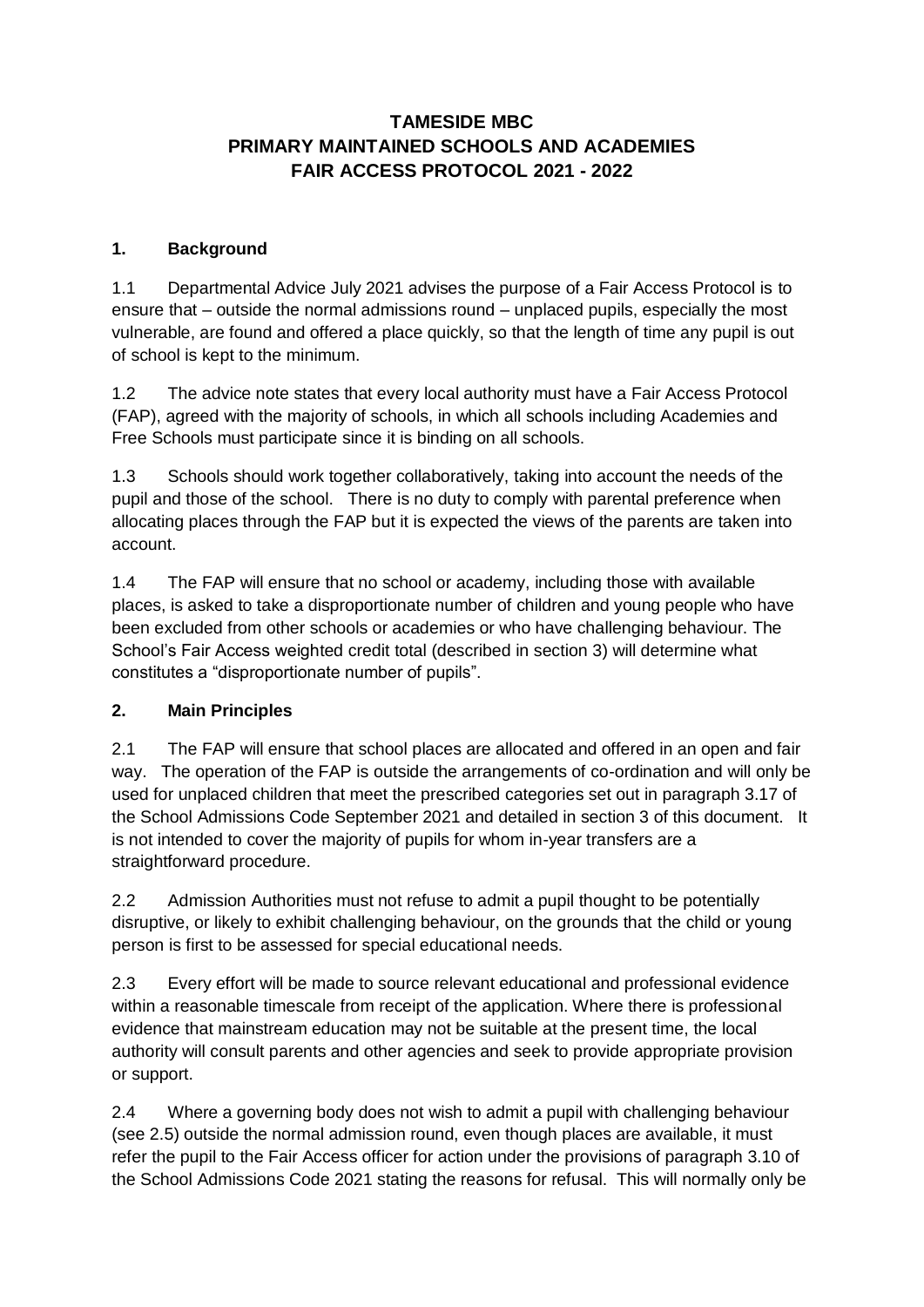appropriate where a school has a particularly high proportion of pupils with challenging behaviour or previously excluded pupils compared to other local schools and it considers that admitting another child with challenging behaviour would prejudice the provision of efficient education or the efficient use of resources.. This provision does not apply to a looked after child, a previously looked after child or a child with an education health and care plan naming the school in question, as these children must be admitted under separate procedures.

2.5 Behaviour can be described as challenging where it would be unlikely to be responsive to the usual range of interventions to help prevent and address pupil misbehaviour or it is of such severity, frequency, or duration that it is beyond the normal range that schools can tolerate. This behaviour is expected to significantly interfere with the pupil's / other pupils' education or jeopardise the right of staff and pupils to a safe and orderly environment. Further guidance is included in Appendix A.

2.6 A pupil with challenging behaviour may also be disabled as defined in the Equality Act 2010. When considering refusing admission on these grounds, admission authorities must consider their duties under that Act including when a pupil exhibits a tendency to physical abuse of other persons as a consequence of a disability.

2.7 Once it has been agreed that a pupil should attend a named school, that school must be accountable for that pupil. There is a collective responsibility to ensure the safeguarding of all young people and we must work together to protect them and act in their best interests.

2.8 The Local Authority (LA) will have the responsibility for identifying a pupil as being 'Fair Access" based upon evidence on the application form and where relevant from the transferring school and other appropriate professionals.

# **3. Referral to the Fair Access Protocol (FAP)**

3.1 Referral to the FAP should be seen as the last resort to secure a school place for a child. Where possible, children should be placed in school through the usual in-year admissions process in the first instance.

3.2 Where an admission authority refuses an in-year application and it considers that the pupil may fall into a fair access category, the admission authority should notify the local authority of this within 5 school days stating the reasons for referral. A Referral Form is included in Appendix A. Where the LA subsequently decides that a child is to be placed via the FAP, parents will be notified and a school place must be allocated to that child within 20 school days.

3.3 The FAP will only be used to place the following groups of pupils who are having difficulty in securing a school place in-year, and it can be demonstrated that reasonable measures have been taken to secure a place through the usual in-year admission procedures:

- a) children either subject to a Child in Need Plan or a Child Protection Plan or having had a Child in Need Plan or a Child Protection Plan within 12 months at the point of being referred to the FAP (information may be sought from the previous LA)
- b) children living in a refuge or in other Relevant Accommodation at the point of being referred to the FAP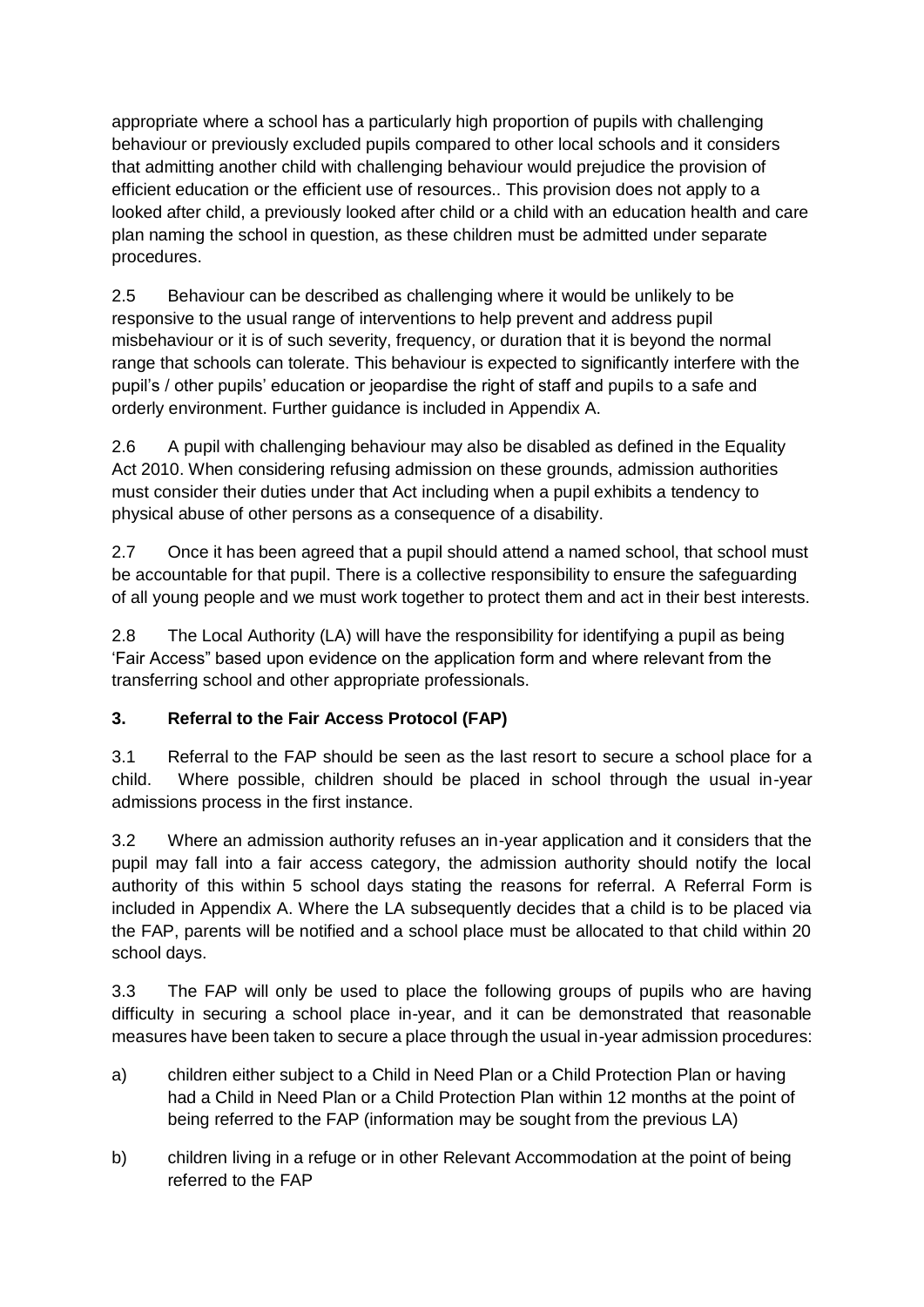- c) children from the criminal justice system
- d) children in alternative provision who need to be reintegrated into mainstream education or who have been permanently excluded but are deemed suitable for mainstream education
- e) children with special educational needs (but without an education, health and care plan), disabilities or medical conditions
- f) children who are carers
- g) children who are homeless
- h) children in formal kinship care arrangements (as evidenced by either a child arrangements order not relating to either birth parent or a special guardianship order)
- i) children of, or who are, Gypsies, Roma, Travellers, refugees and asylum seekers
- j) children who have been refused a school place on the grounds of their challenging behaviour and referred to the FAP in accordance with paragraph 3.10 of the Code
- k) children for whom a place has not been sought due to exceptional circumstances (the local authority will decide whether a child qualifies to be placed via the FAP on this basis, based on the circumstances of the case)
- l) children who have been out of education for 4 or more weeks where it can be demonstrated that there are no places available at any school within a \*reasonable distance of their home. This does not include circumstances where a suitable place has been offered to a child and this has not been accepted. (\*The reasonable distance will be the statutory walking distance between home and school that the Government thinks a child should be able to walk: two miles for children under eight years of age. Three miles for pupils aged 8–16 years.)
- m) previously looked after children for whom the local authority has been unable to promptly secure a school place (In most cases, use of the FAP should be unnecessary for a previously looked after child. The LA is expected to secure a school place promptly for such children and for admission authorities to cooperate with this. The LA will consider use of their general powers of direction or will ask the Secretary of State to consider issuing a direction [as set out in paragraphs 3.26 to 3.29 of the Code] where a school place for a previously looked after child cannot be agreed with an admission authority promptly).

### **4. Processing Fair Access Applications**

4.1 Once an application is identified as one which meets the Fair Access criteria the Fair Access Officer will nominate two further possible schools for consideration taking the following factors into account:

- the circumstances of the pupil,
- their location,
- year group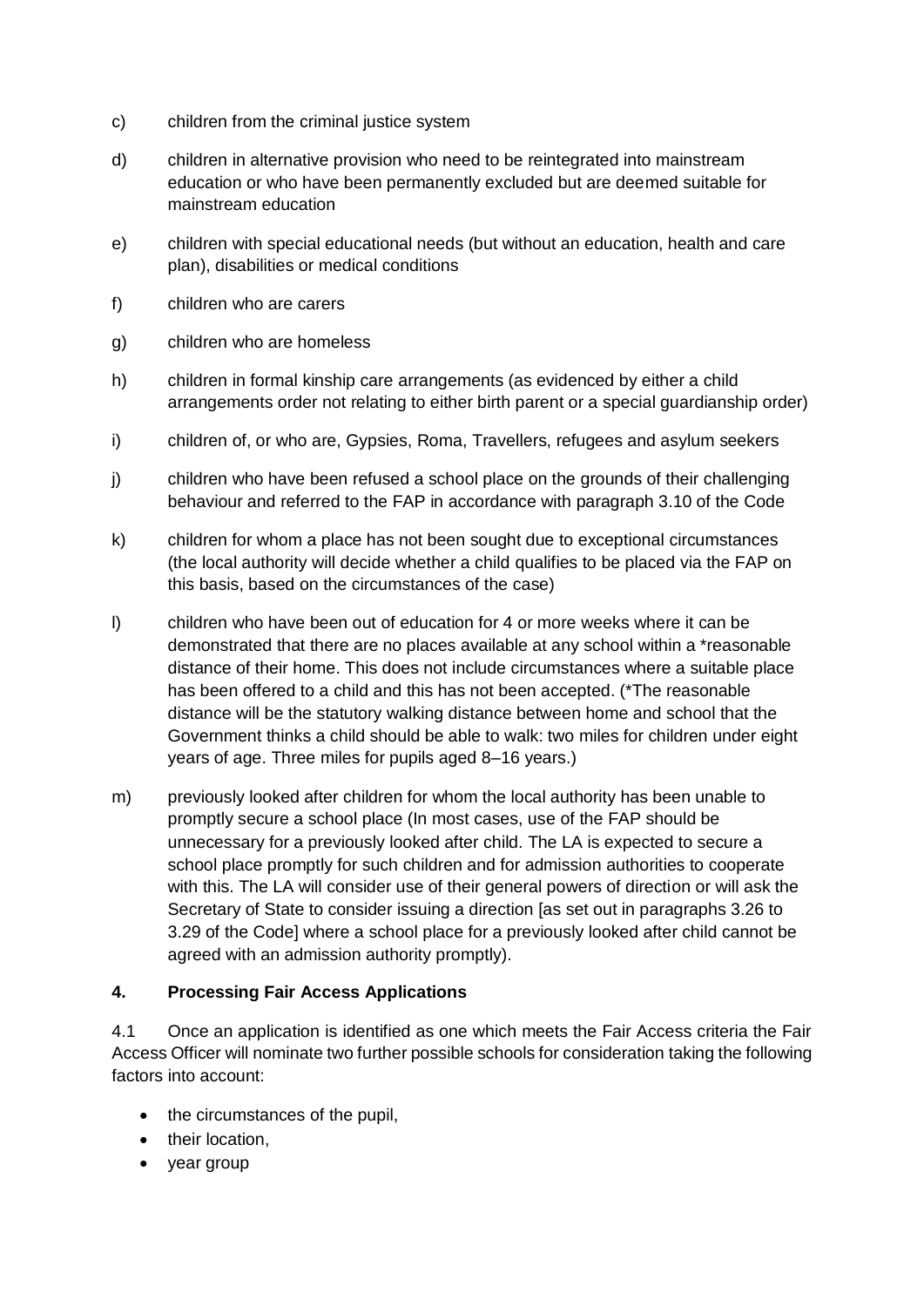- class numbers
- school fair access credits
- fair access reason
- parental preference
- previous fair access pupils
- other relevant information provided with the application

4.2 The parent is informed that their application is being sent to the two newly nominated schools for consideration under the FAP. The parent is notified of the 20 school days target.

4.3 The two nominated schools will be asked if they can offer a place or provide reasons within 5 school days if they are unable to offer. If both schools can offer a place, the Fair Access Officer will allocate the nearest school to the pupil's home address. The responses from the nominated schools will be considered alongside the original school's refusal at the In Year Fair Access Panel (IFAP).

## **5. In-year Fair Access Panel (IFAP)**

5.1 The IFAP will consider the original refusal and the two nominated school refusals. The panel will allocate one of the three schools.

5.2 IFAP – The panel will consist of three Head Teachers. The Fair Access Officer will invite Head Teachers to attend the panel on a rota basis. The panel will decide if the allocation should be awarded to the original school in light of the objection raised or if one of the alternative schools should be identified instead. The IFAP will be conducted virtually using Teams and Emails or if necessary face to face.

5.3 There will be regular panel meetings (at least once a month and more often if needed to comply with statutory timescales) to ensure pupils are placed in a timely fashion. The process is summarised as follows:

- $\triangleright$  School refuses a place and refers application to Fair Access protocol
- $\triangleright$  Parent is informed and the 20 day target is set
- $\triangleright$  FA Officer nominates 2 additional schools and seeks an offer from one of them
- $\triangleright$  If no offer is received, the 3 school refusals are considered at an IFAP meeting
- $\triangleright$  The IFAP allocates one of the 3 schools
- $\triangleright$  Pupil is admitted to the relevant school and FA Officer awards a credit to the school

5.4 The allocated school will be expected to admit the pupil. Pupils should be put on role in a timely fashion and within 15 school days of the offer letter being sent out. The school will inform the Fair Access Officer of the start date of the pupil.

5.5 In all cases the Fair Access Officer informs the parents of the school allocations and if relevant their statutory right of appeal to an independent appeal panel. The Fair Access officer will also update the Fair Access records to ensure there is equity of placement.

5.6 FAIR ACCESS CREDITS - Schools are awarded one fair access credit for each pupil allocated under the protocol. The number of credits a school has accrued during the current and previous 2 terms will be taken into account when pupils are allocated to schools. Fair Access credits will be awarded once a start date has been confirmed by the school and has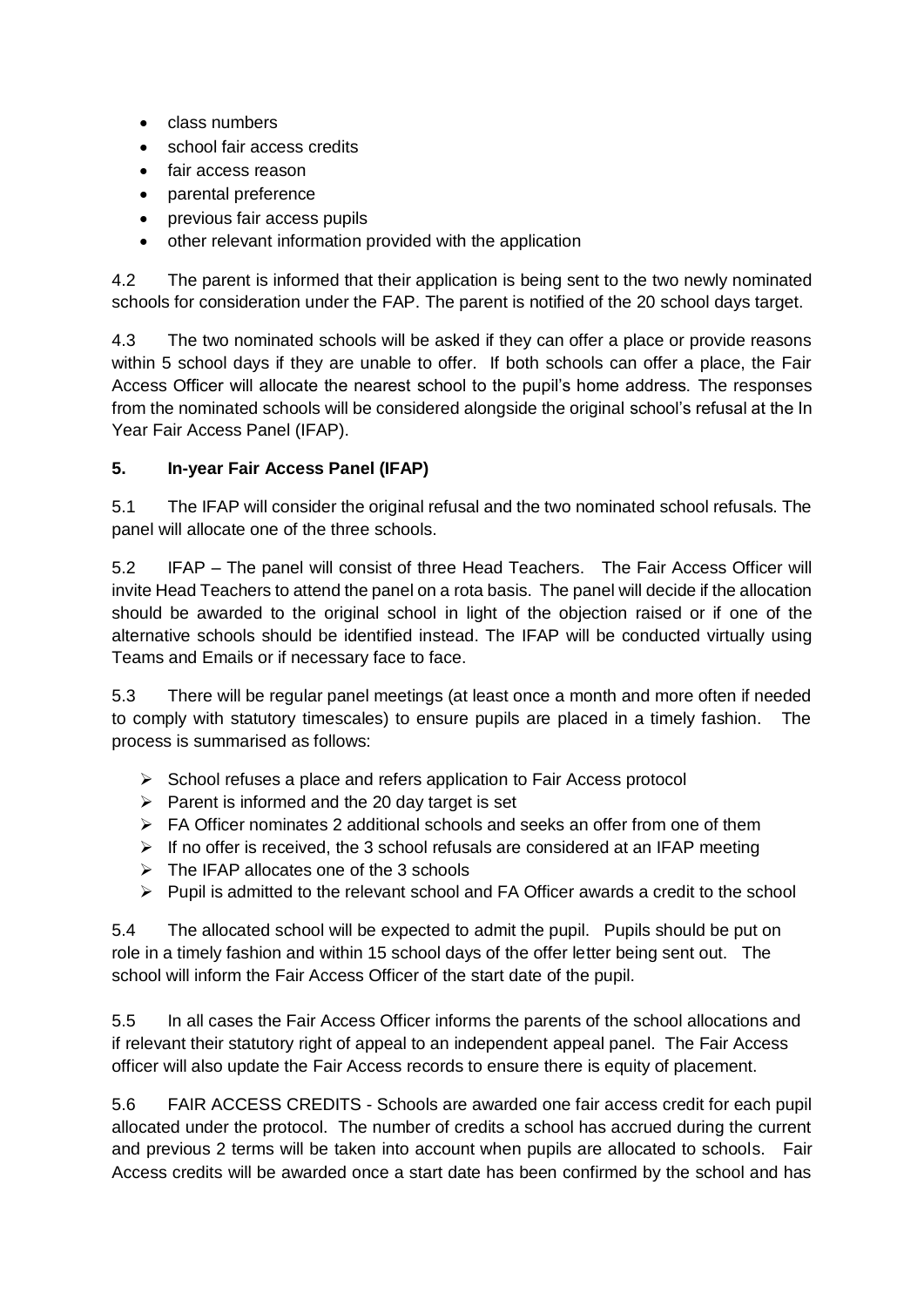notified the Fair Access Officer of the date. Should a pupil not be subsequently admitted onto an allocated school role the credit will be removed.

# **6. Pupils from the Pupil Referral Service (TPRS)**

6.1 TPRS will approach the preferred school direct. The Head Teacher will discuss the suitability of the placement with the TPRS.

6.2 Once a placement is agreed the TPRS will work directly with the placement school to prepare the pupil for the return to mainstream. This preparation may include:

- $\triangleright$  school representative invited to the TPRS to meet the parent and pupil
- $\triangleright$  regular progress emails shared with the school
- $\triangleright$  pupil is visited at the PRS by their school form tutor
- $\triangleright$  pupil attends 'taster' lessons at the allocated school

6.3 School Reviews – At the agreed time the pupil is admitted into the mainstream school on a full or part-time basis as appropriate. The School informs the FA Officer and a credit is awarded to the school. The pupil is dual registered with the SCHOOL as the MAIN and the TPRS as the SUBSIDIARY and will remain dual registered for a maximum of 12 weeks. School review meetings will be held at 4, 8 and 12 weeks. The review meetings will focus on the success criteria as set out in the placement documentation, but may also include any points of agreed action from the interim reviews. Following a successful 12 week school review meeting the TPRS will take the pupil off their role and the pupil will become single registered at the school.

6.4 If at the 12 week school review it is agreed by the Head Teacher and the TPRS that the pupil has not met the success criteria in the dual registration agreement, or any agreed actions from the interim reviews; the placement will be ended. The pupil is removed from the school's role and is single registered at TPRS. A new placement request will be required for any future reintegration placements.

6.5 Should the TPRS encounter problems securing a school placement at a preferred school, a second school should be approached. If the second school refuses a place the TPRS can bring the matter to the IFAP meeting for resolution. The TPRS will allow sufficient time for the schools to consider the requests before referring the matter to the FA Officer. The FA Officer will invite the objecting schools to forward their reasons for refusal to the IFAP. The IFAP will allocate one of the objecting schools.

### **7. Ensuring Success**

7.1 In order for the scheme to be successful, schools must adhere to the following points:

7.2 CLASS NUMBERS – all schools should ensure the LA has up to date class numbers. These should be communicated the School Admissions through monthly migration reports and within 2 days on request.

7.3 APPEALS - Fair access pupils will be given priority for admission over any others awaiting an appeal for admission and schools must not insist on an appeal hearing before admitting a pupil under this protocol.